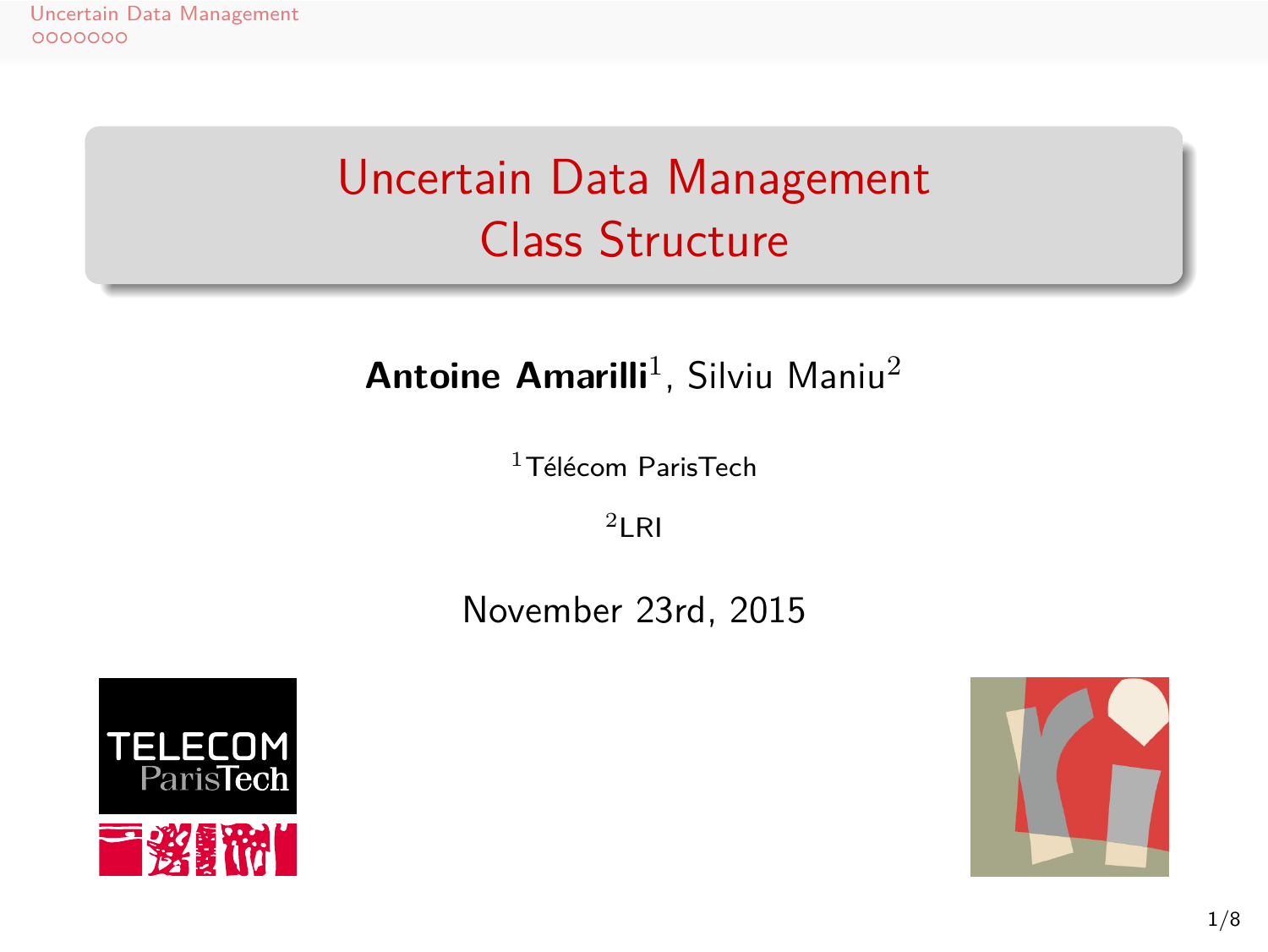Uncertain Data Management<br> $\bullet$ 000000

Class 1 (today): Introduction and Open-World Databases

- Motivations and sources of uncertain data
- Class structure (these slides!)
- Reminder: relational algebra and relational calculus
- Open-world databases: modeling incompleteness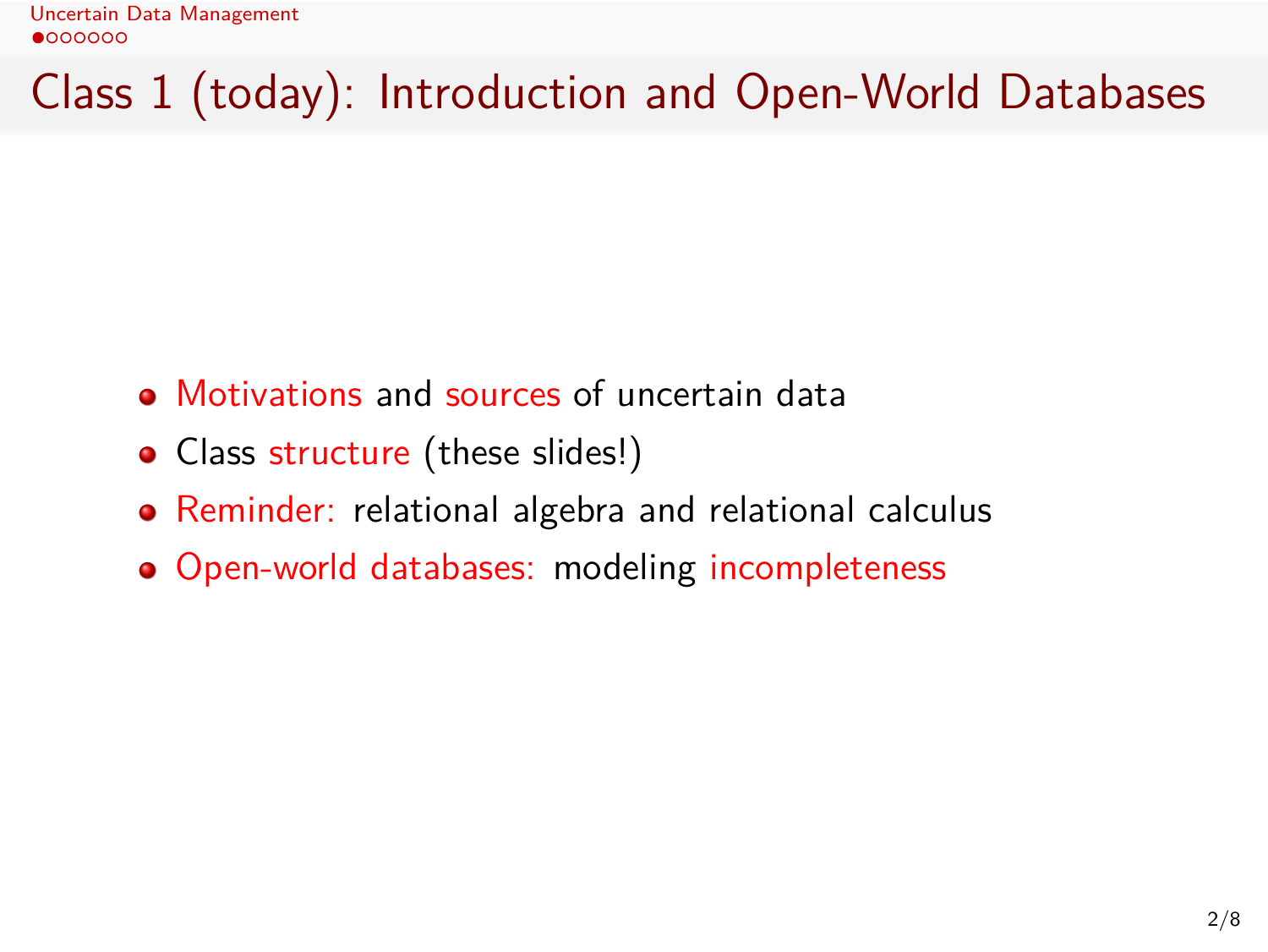Class 2 (Nov 30): Closed-World Databases

- Missing values (NULLs)
- c-tables
- Representation size for the various models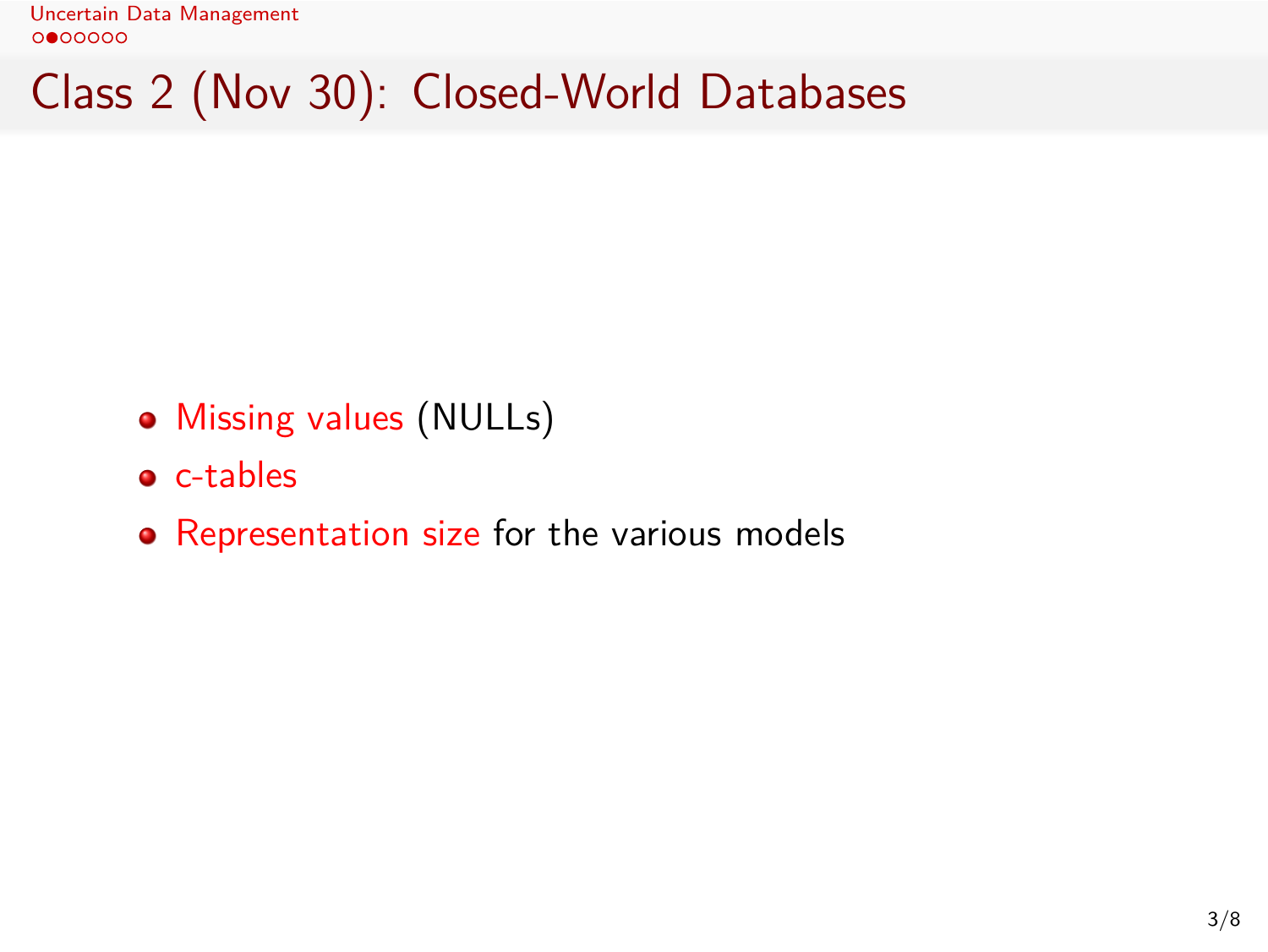Class 3 (Dec 7): Relational Probabilistic Databases

- Semantics of probabilistic databases
- Models:
	- Tuple-independent databases
	- Block-independent disjoint databases
	- pc-tables
- **•** Extensions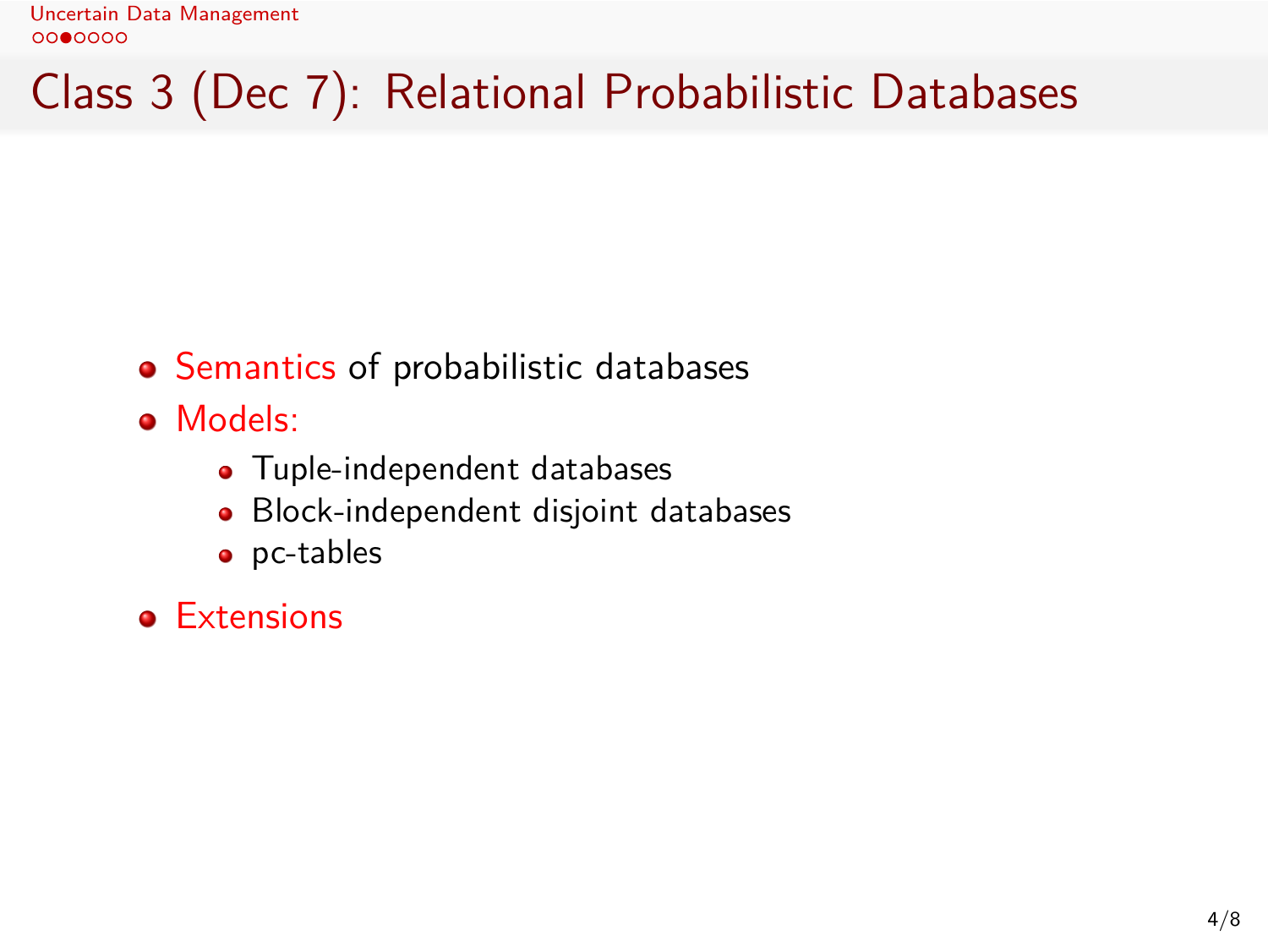Class 4 (Dec 14): Non-Relational Probabilistic Databases

- Uncertain XML
	- Semantics of documents
	- Models and compactness
	- Query languages and complexity
- **·** Uncertain graphs
- **o** Other models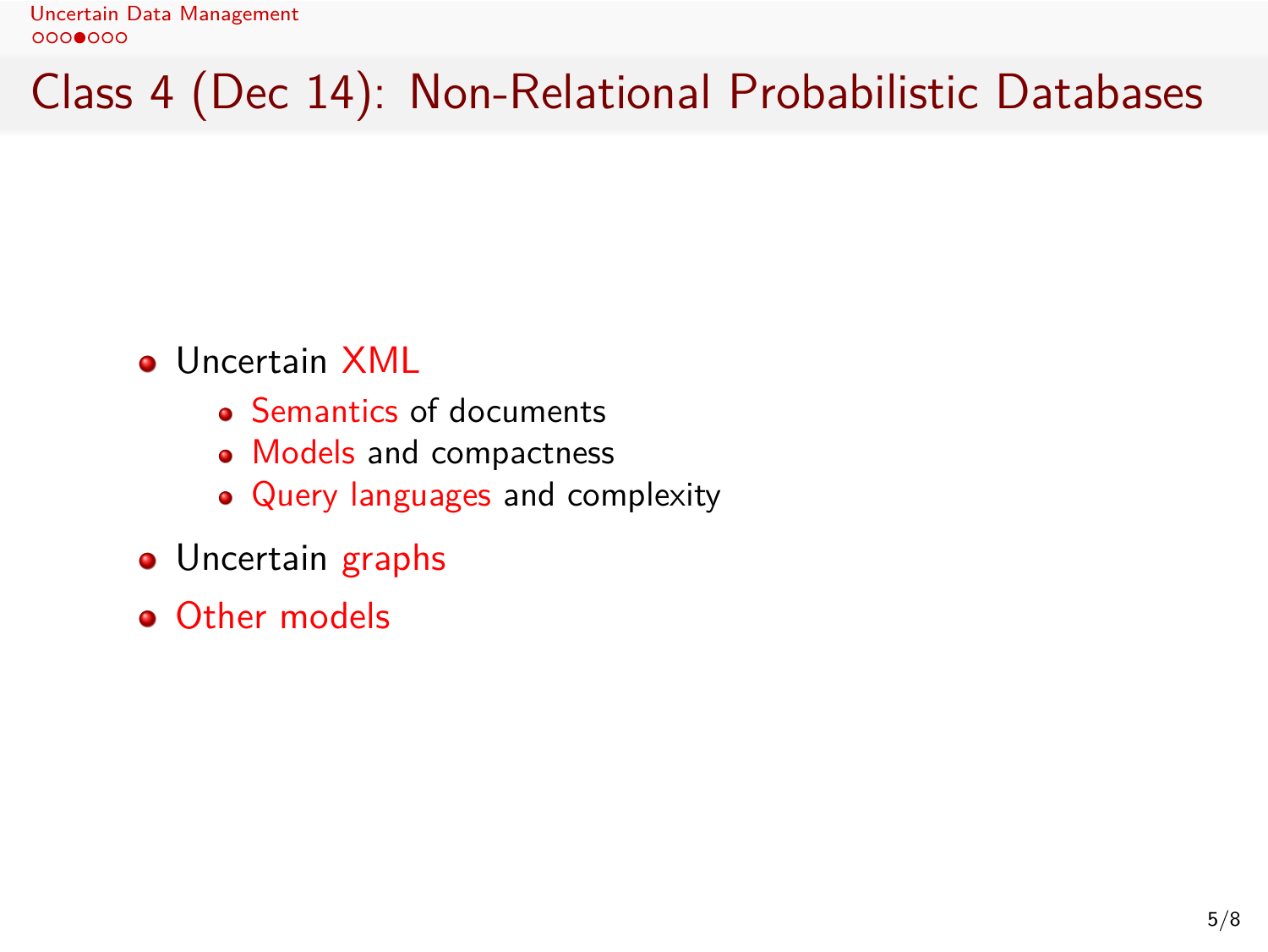Class 5 (Jan 4): Querying Relational Prob. Databases

- Semantics of queries on uncertain data
- Extensional approach: evaluating the query directly
- Intensional approach: computing the query lineage
- Tractable rules for query evaluation
- **•** Tractable lineage classes
- **•** Computational hardness results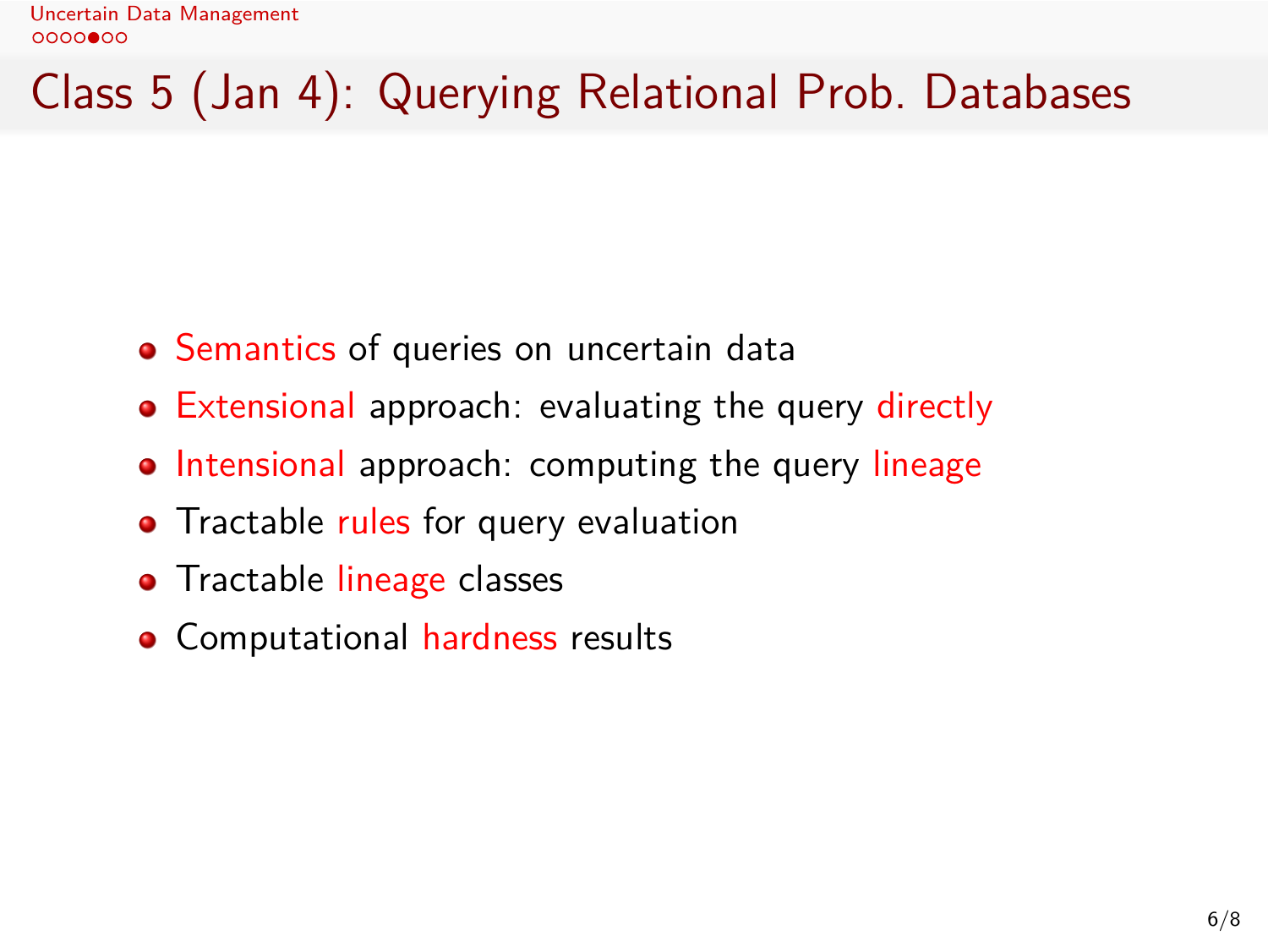Class 6 (Jan 11): Practical Applications

- **•** Practical implementation
- The MayBMS engine
- Updates and repairs
- **•** Crawling the Web
- Learning probabilistic distributions
- **•** Crowdsourcing